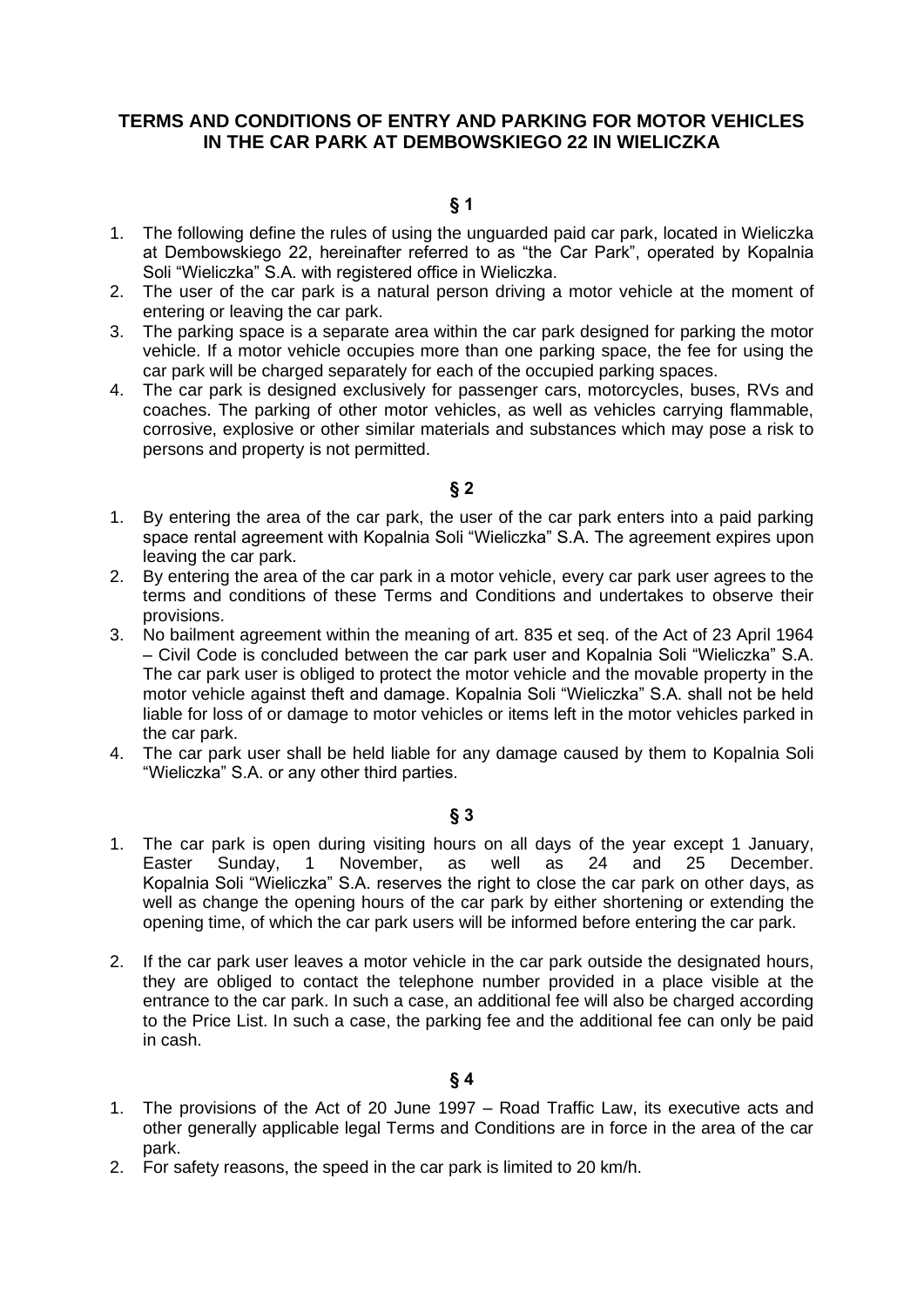- 3. The car park users are entitled to park their motor vehicles only in designated parking spots.
- 4. In the car park, the following are not allowed:
	- a) smoking and using open fire;
	- b) consuming alcohol or drugs;
	- c) leaving waste;
	- d) parking cars with leaking hydraulic systems;
	- e) parking cars with the ignition switch on, lights on, open windows, doors or boot;
	- f) leaving children or animals unattended in the motor vehicles;
	- g) repairing, washing or vacuuming the motor vehicle, as well as carrying out other works that may pollute the car park area.

#### **§ 5**

- 1. Entry to the car park is possible after completing the payment and collecting the parking ticket from the car park attendant. The car park user is obliged to keep the parking ticket, which is checked upon leaving. In case of losing the parking ticket, the car park user is obliged to pay a lost ticket fee according to the Price List.
- 2. Before leaving the car park, the car park user is obliged to produce the parking ticket to the car park attendant.
- **3. Price list for the use of the car park constitutes an Appendix 1 to these Terms and Conditions.**

#### **§ 6**

If the conclusion or performance of the agreement will involve processing personal data of the car park user by Kopalnia Soli "Wieliczka" S.A., the user is obliged to read the Information Clause, which constitutes Appendix 2 to these Terms and Conditions.

## **§ 7**

These Terms and Conditions are publicly available and are located in a visible place at the entrance to the car park and on the www.kopalniawieliczka.eu website.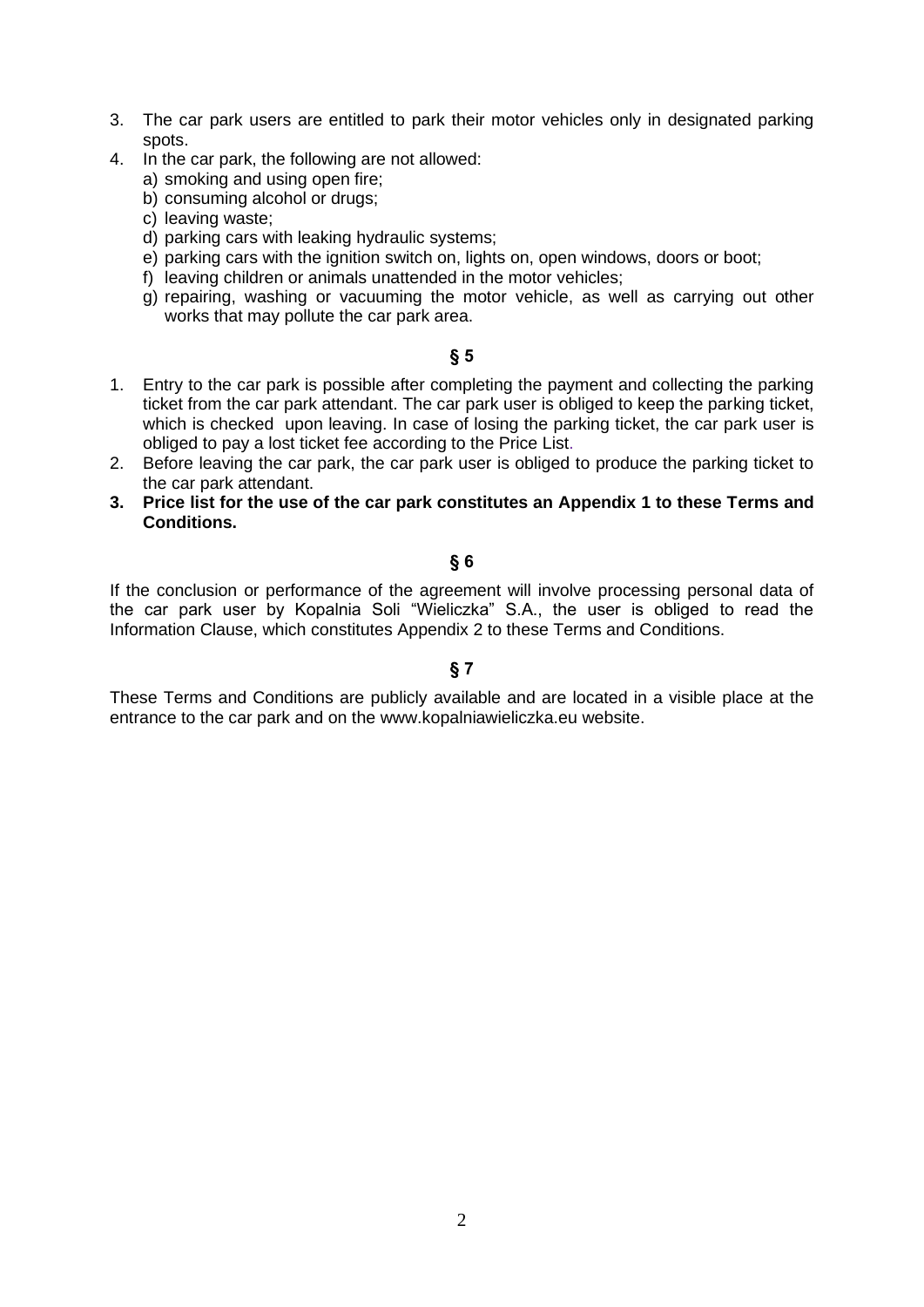# **Price list for the use of the car park**

| No. | <b>Item</b>                                                                            | Fee amount                                                                                                                                                   |
|-----|----------------------------------------------------------------------------------------|--------------------------------------------------------------------------------------------------------------------------------------------------------------|
| 1.  | Parking of a car, a motorcycle, a van with a mass of up<br>to 3.5 tonnes               | 25 PLN – fee paid on a one-off basis for parking for the period not<br>longer than until the closing hours of the car park on the day the<br>parking started |
| 2.  | Coach, RV                                                                              | 40 PLN – fee paid on a one-off basis for parking for the period not<br>longer than until the closing hours of the car park on the day the<br>parking started |
| 3.  | Electric vehicles while using the charging station                                     | free while using the charging station                                                                                                                        |
| 4.  | Additional fee for parking the vehicle in the car park<br>outside the designated hours | 100 PLN – for each additional day of parking started                                                                                                         |
| 5.  | <b>Missing parking ticket fee</b>                                                      | 50 PLN – passenger cars, motorcycles, a van with a mass of up to 3.5<br>tonnes                                                                               |
|     |                                                                                        | 500 PLN - coaches, RV                                                                                                                                        |

All prices quoted above include tax.